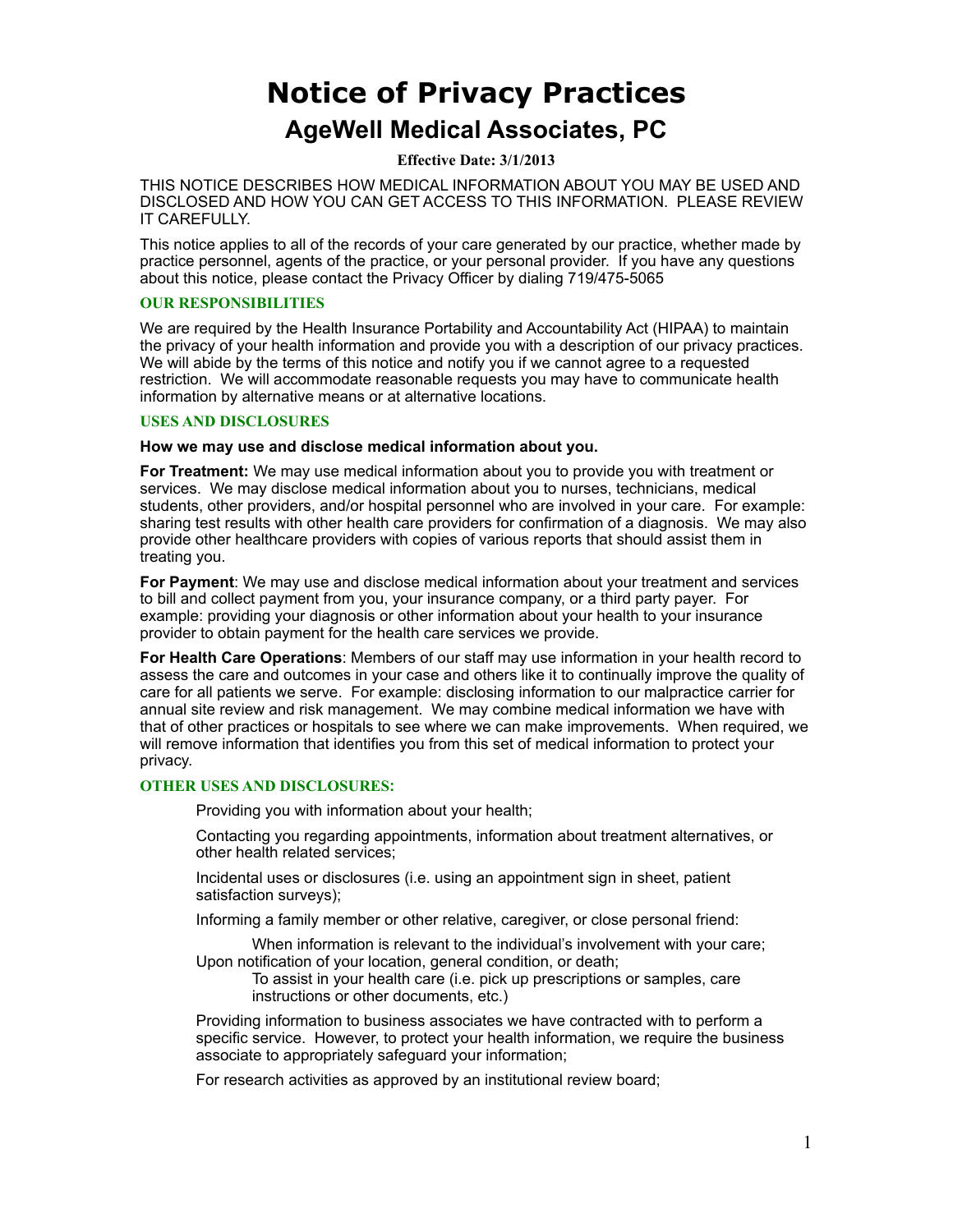For military affairs, veterans' affairs, national security and intelligence, Department of State, or presidential protective service activities;

To comply with all laws (including reports of suspected abuse, neglect, or violence);

Providing certain specified information to law enforcement or correctional institutions;

Providing information to a coroner, medical examiner, funeral director, or organ procurement organization;

Public health activities when requested by a public health authority or the FDA;

Responding to health oversight agencies;

Responding to court or administrative tribunal orders, subpoenas, discovery requests, or other lawful process;

Providing information to public or private disaster relief agencies regarding your location, general condition, or death.

#### **AUTHORIZATION FOR OTHER USES**

Other uses and disclosures of medical information not covered by this notice or the laws that apply to us will be made only with your written permission. If you provide us permission to use or disclose medical information about you, you may revoke that permission, in writing, at any time. If you revoke your permission, we will no longer use or disclose medical information about you for the reasons covered by your written authorization. You understand that we are unable to take back any disclosures we have already made with your permission, and that we are required to retain our records of the care that we provided to you.

# **YOUR HEALTH INFORMATION RIGHTS**

Although your health record is the physical property of the practice practitioner or facility that compiled it, you have the **right to**:

**Inspect and Copy:** You have the right to inspect and copy medical information that may be used to make decisions about your care. We may deny your request to inspect and copy in certain very limited circumstances.

**Amend:** If you feel that medical information we have about you is incorrect or incomplete, you may ask us to amend the information. You have the right to request an amendment for as long as the information is kept by or for the practice. We may deny your request for an amendment and if this occurs, you will be notified of the reason for the denial.

**An Accounting of Disclosures:** You have the right to request a list of disclosures (that are unauthorized or are unrelated to treatment, payment, or operations) containing your medical information.

**Request Restrictions:** You have the right to request a restriction or limitation on the medical information we use or disclose about you for treatment, payment, or health care operations. You also have the right to request a limit on the medical information we disclose about you to someone who is involved in your care or the payment for your care. We are not required to agree to your request. If we do agree, we will comply with your request unless the information is needed to provide you with emergency treatment.

**Request Confidential Communications:** You have the right to request that we communicate with you about medical matters in a certain way or location. We will agree to the request to the extent that it is reasonable for us to do so.

**A Paper Copy of This Notice:** You have the right to request a paper copy of this notice.

To exercise any of your rights, please obtain the required forms from the Privacy Officer and submit your request in writing. We may assess appropriate fees to accommodate some requests.

**THE USE OF AN ELECTRONIC HEALTH RECORD (EHR) SYSTEM**